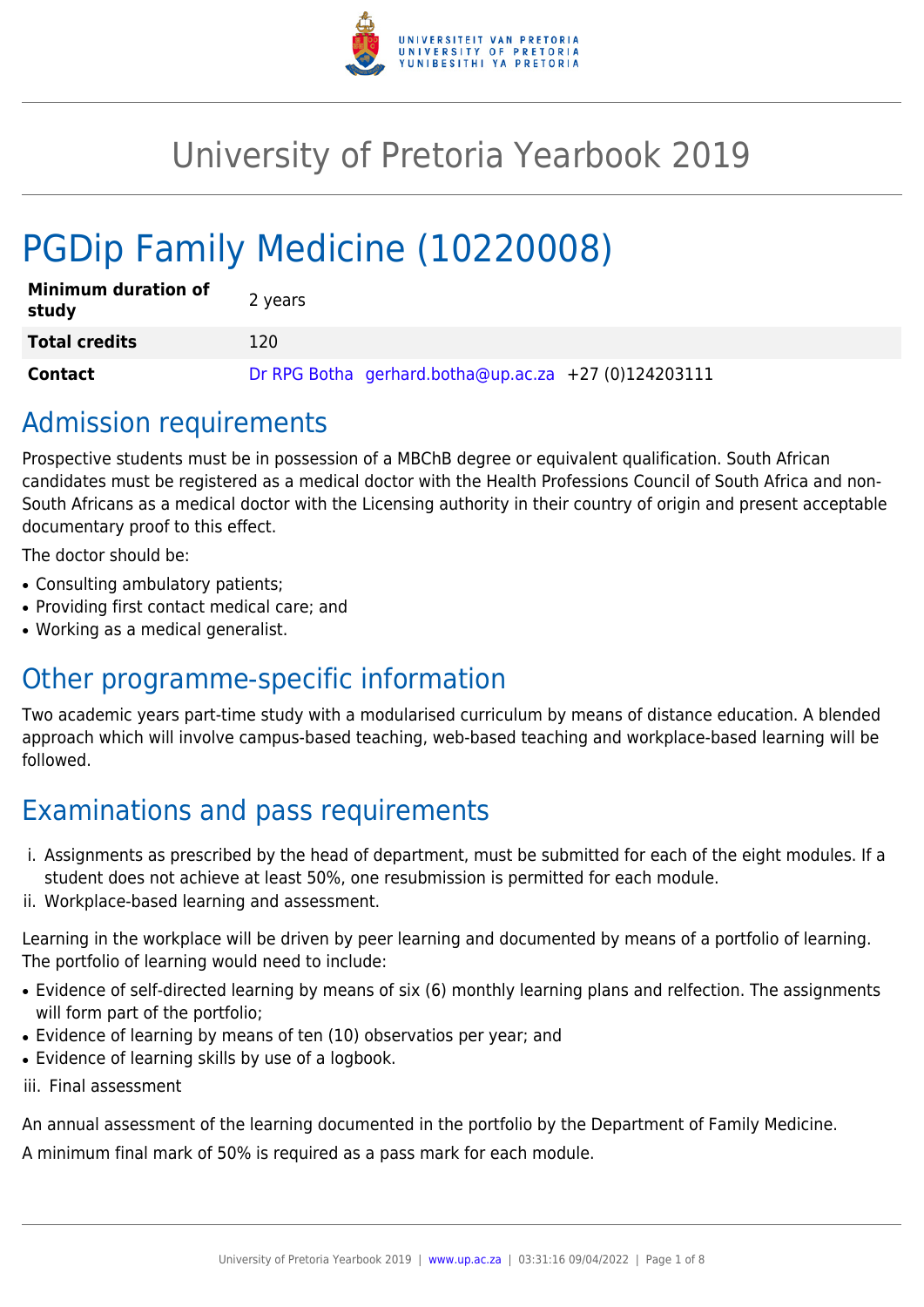

### **National exit examination**

There will be one national exit examination for the country offered by the College of Family Physicians. The portfolio should be part of the assessment and the portfolio will give the student access to the national exit examination. Successful candicates will receive a Higher Diploma from the College as well as a Postgraduate Diploma from the Univeristy.

## Pass with distinction

An average of at least 75% in the for the mdoules and the portfolio is required to obtain the diploma with distinction.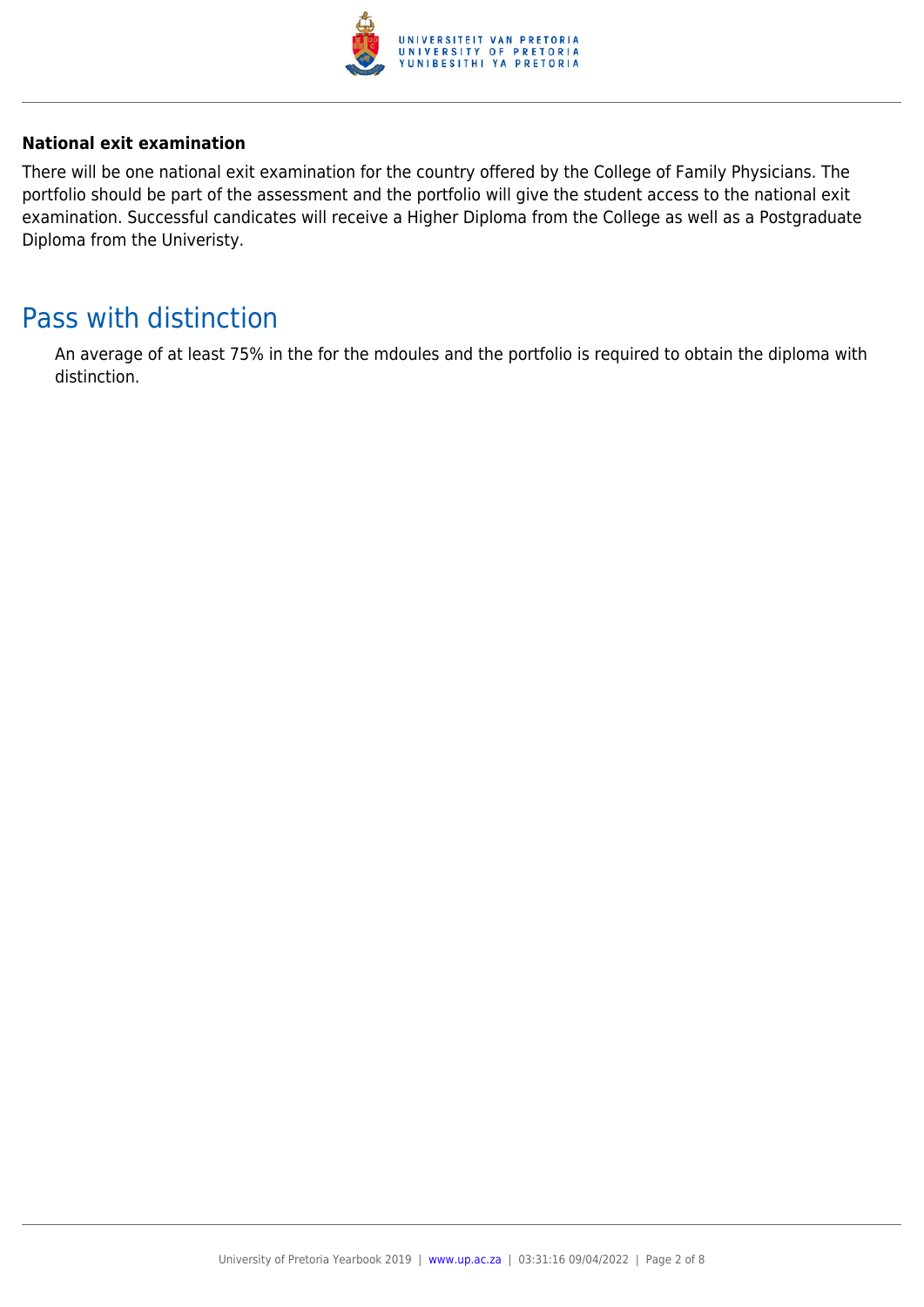

## Curriculum: Year 1

**Minimum credits: 120**

## **Core modules**

## **Family-oriented patient care 700 (FFM 700)**

| <b>Module credits</b>         | 15.00                          |
|-------------------------------|--------------------------------|
| Language of tuition           | Module is presented in English |
| <b>Department</b>             | <b>Family Medicine</b>         |
| <b>Period of presentation</b> | Year                           |

#### **Module content**

Study of the family as the object of care; family systems theory; tools for family-oriented care; family life-cycle; ethics of treating families; family conference; the family and chronic illness; family violence and alcohol abuse in the family.

## **Chronic diseases 700 (FMD 700)**

| <b>Module credits</b>         | 15.00                          |
|-------------------------------|--------------------------------|
| <b>Language of tuition</b>    | Module is presented in English |
| <b>Department</b>             | <b>Family Medicine</b>         |
| <b>Period of presentation</b> | Year                           |
|                               |                                |

#### **Module content**

Study of diabetes mellitus, asthma, epilepsy, hypertension, cardiac failure, obesity and chronic pain.

## **Psychiatry 700 (FMF 700)**

| <b>Module credits</b>         | 15.00                          |
|-------------------------------|--------------------------------|
| Language of tuition           | Module is presented in English |
| <b>Department</b>             | <b>Family Medicine</b>         |
| <b>Period of presentation</b> | Year                           |

### **Module content**

Psychiatry in family practice

Study of depression, anxiety; suicide; the difficult adolescent; substance use and abuse; schizophrenia; dementia and delirium.

### **Infectious diseases 700 (FMI 700)**

| <b>Module credits</b>         | 15.00                          |
|-------------------------------|--------------------------------|
| <b>Language of tuition</b>    | Module is presented in English |
| <b>Department</b>             | <b>Family Medicine</b>         |
| <b>Period of presentation</b> | Year                           |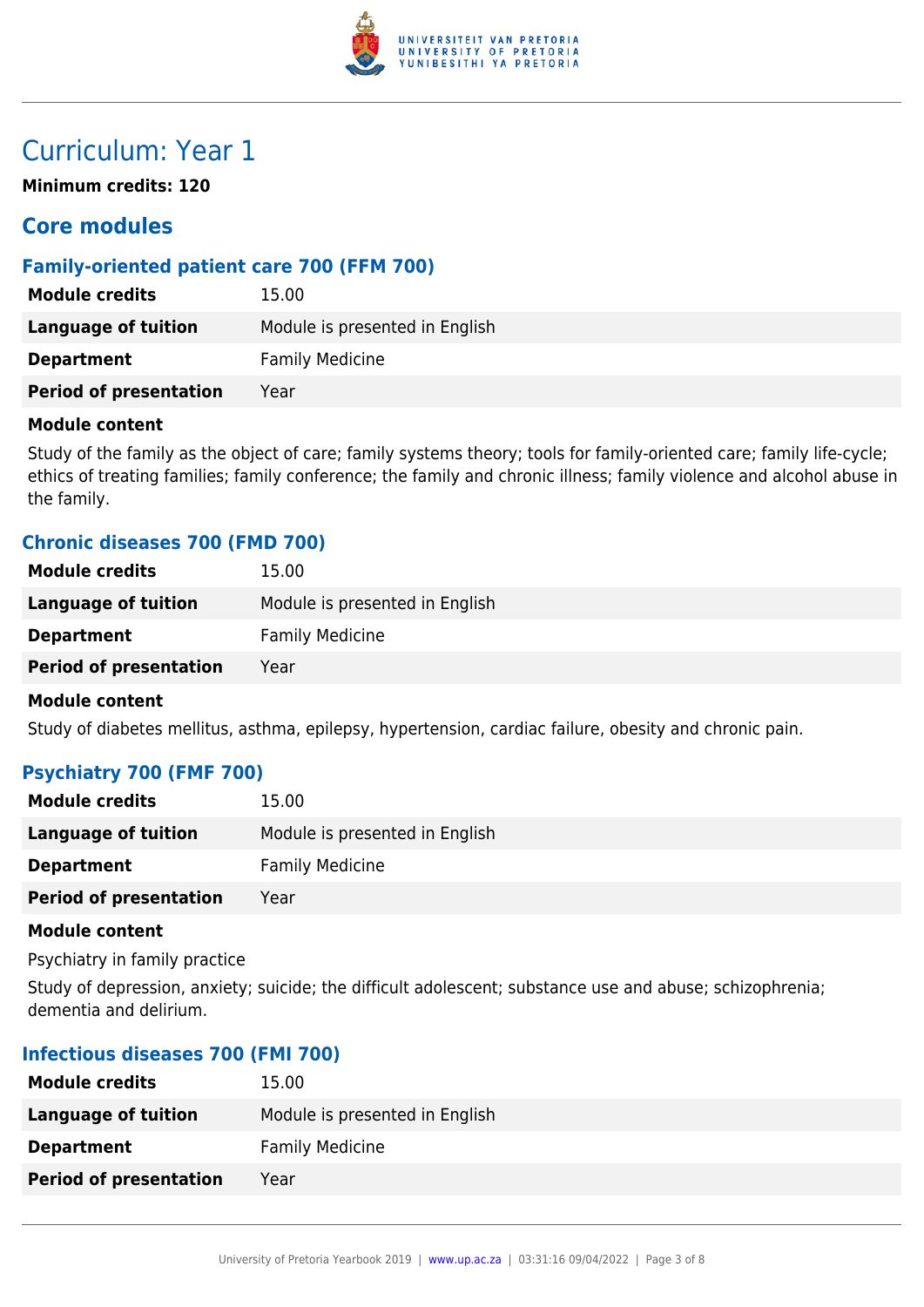

### **Module content**

Introduction; study of contagious disease important to the traveller; contagious diseases in the tropical regions; viral illnesses in children; fever of unknown origin; sexually transmitted diseases; haemorrhagic fever; infective diarrhoea; meningitis; leprosy; HIV/Aids; tuberculosis; rabies; school attendance and infectious diseases; community-acquired pneumonia (CAP); acute virus hepatitis; rational use of antibiotics and other exogenous infections.

## **Practice management 700 (FMX 700)**

| <b>Module credits</b>         | 15.00                          |
|-------------------------------|--------------------------------|
| Language of tuition           | Module is presented in English |
| <b>Department</b>             | <b>Family Medicine</b>         |
| <b>Period of presentation</b> | Year                           |
|                               |                                |

#### **Module content**

Study of human resource management; financial management; auditing of management and services management. The study of leadership and clinical governance for clinical primary care. The study of learning in primary care teams.

## **Philosophy and principles of family medicine 700 (HAK 700)**

| <b>Module credits</b>         | 15.00                          |
|-------------------------------|--------------------------------|
| Language of tuition           | Module is presented in English |
| <b>Department</b>             | <b>Family Medicine</b>         |
| <b>Period of presentation</b> | Year                           |

#### **Module content**

Study of the origins and emergence of Family Medicine. Study of the principles of Family Medicine. Study of the consultation. Study of patient-centred medicine, communication and the doctor-patient relationship. Study of medical ethics.

## **Clinical primary care 700 (PCC 700)**

| <b>Module credits</b>         | 15.00                          |
|-------------------------------|--------------------------------|
| Language of tuition           | Module is presented in English |
| <b>Department</b>             | <b>Family Medicine</b>         |
| <b>Period of presentation</b> | Year                           |

#### **Module content**

Study of primary care over the whole quadruple burden of disease (HIV/AIDS, TB, maternal and child care, noncommunicable diseases, trauma and violence) and in terms of the morbidity profile of primary care in South Africa. This include acute (emergency) care, chronic care and in some cases care provided in the midwife obstetric unit. Up-skilling to ensure that primary care doctors are familiar with the latest national guidelines across the whole burden of disease, and refreshed of all the clinical skills required.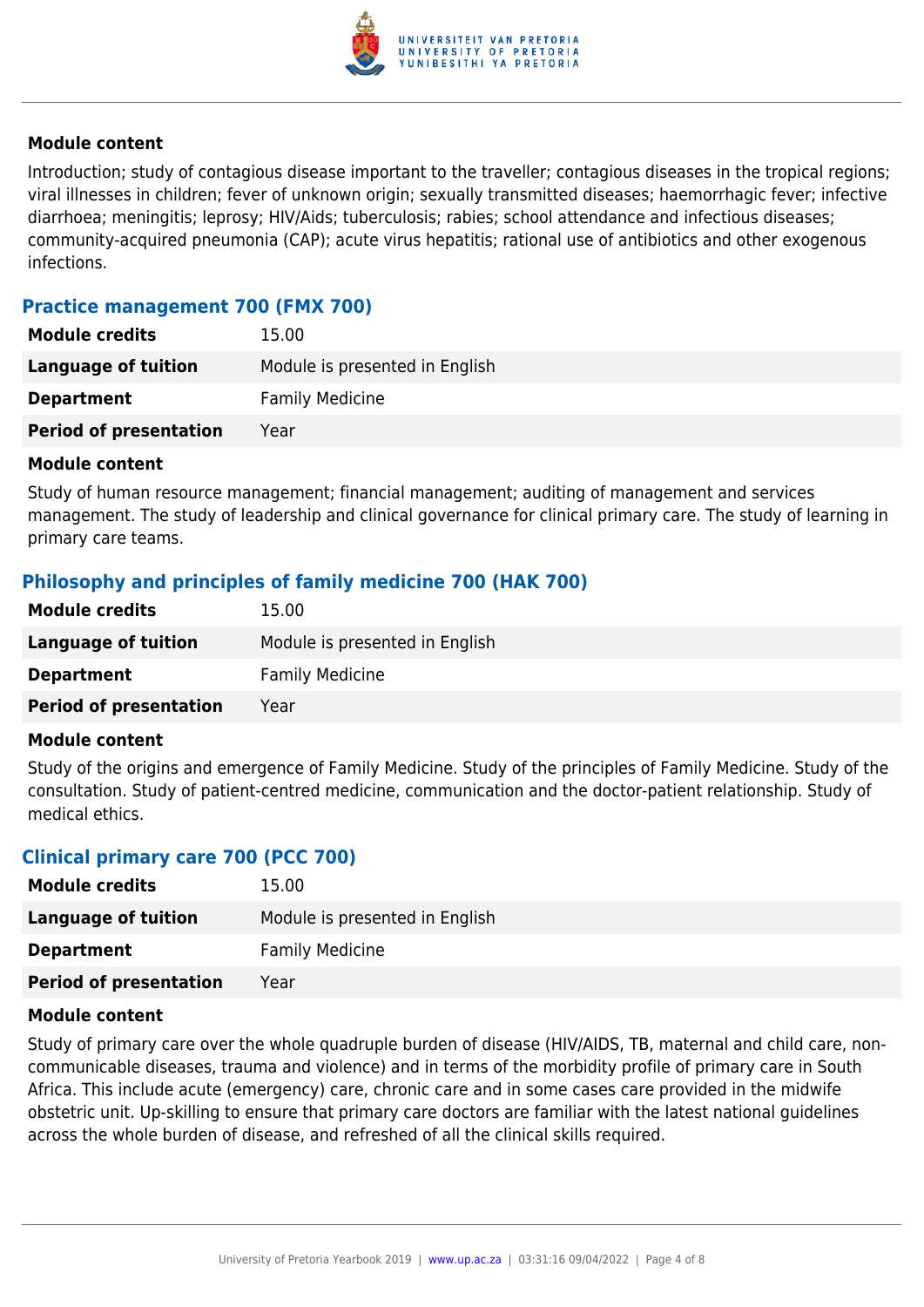

## **Community-orientated primary care 700 (PCP 700)**

| <b>Module credits</b>         | 15.00                          |
|-------------------------------|--------------------------------|
| Language of tuition           | Module is presented in English |
| <b>Department</b>             | <b>Family Medicine</b>         |
| <b>Period of presentation</b> | Year                           |

#### **Module content**

Study of the concept of community-orientated primary care. Study of the five principles of community-orientated primary care; Local health and institutional analysis, comprehensive care, equity, practice with science and service integration around users. A practical guide to doing community-orientated primary care.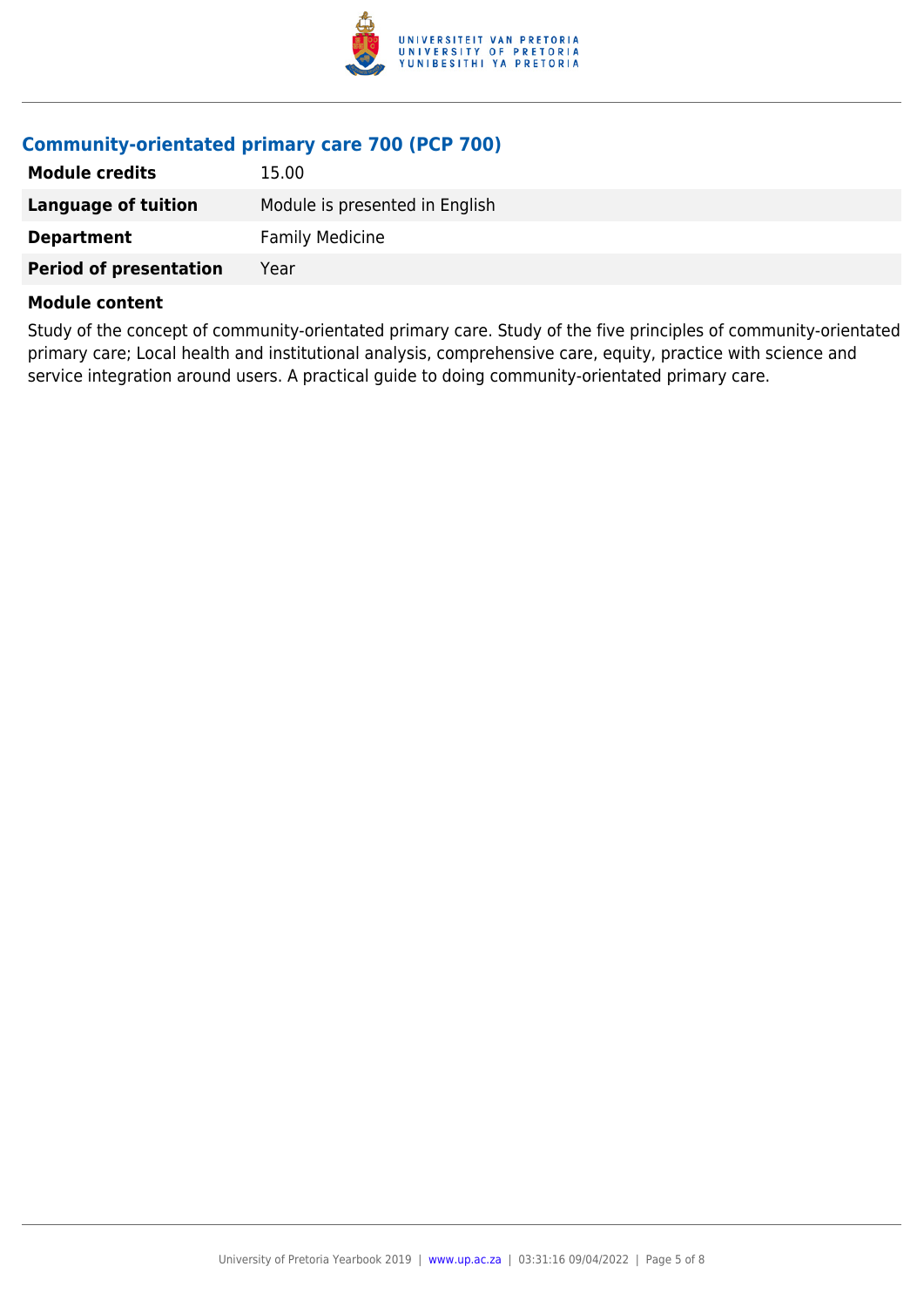

## Curriculum: Final year

**Minimum credits: 120**

## **Core modules**

## **Family-oriented patient care 700 (FFM 700)**

| <b>Module credits</b>         | 15.00                          |
|-------------------------------|--------------------------------|
| Language of tuition           | Module is presented in English |
| <b>Department</b>             | <b>Family Medicine</b>         |
| <b>Period of presentation</b> | Year                           |

### **Module content**

Study of the family as the object of care; family systems theory; tools for family-oriented care; family life-cycle; ethics of treating families; family conference; the family and chronic illness; family violence and alcohol abuse in the family.

## **Chronic diseases 700 (FMD 700)**

| <b>Module credits</b>         | 15.00                          |
|-------------------------------|--------------------------------|
| Language of tuition           | Module is presented in English |
| <b>Department</b>             | <b>Family Medicine</b>         |
| <b>Period of presentation</b> | Year                           |
|                               |                                |

#### **Module content**

Study of diabetes mellitus, asthma, epilepsy, hypertension, cardiac failure, obesity and chronic pain.

## **Psychiatry 700 (FMF 700)**

| <b>Module credits</b>         | 15.00                          |
|-------------------------------|--------------------------------|
| Language of tuition           | Module is presented in English |
| <b>Department</b>             | <b>Family Medicine</b>         |
| <b>Period of presentation</b> | Year                           |

#### **Module content**

Psychiatry in family practice

Study of depression, anxiety; suicide; the difficult adolescent; substance use and abuse; schizophrenia; dementia and delirium.

### **Infectious diseases 700 (FMI 700)**

| <b>Module credits</b>         | 15.00                          |
|-------------------------------|--------------------------------|
| <b>Language of tuition</b>    | Module is presented in English |
| <b>Department</b>             | <b>Family Medicine</b>         |
| <b>Period of presentation</b> | Year                           |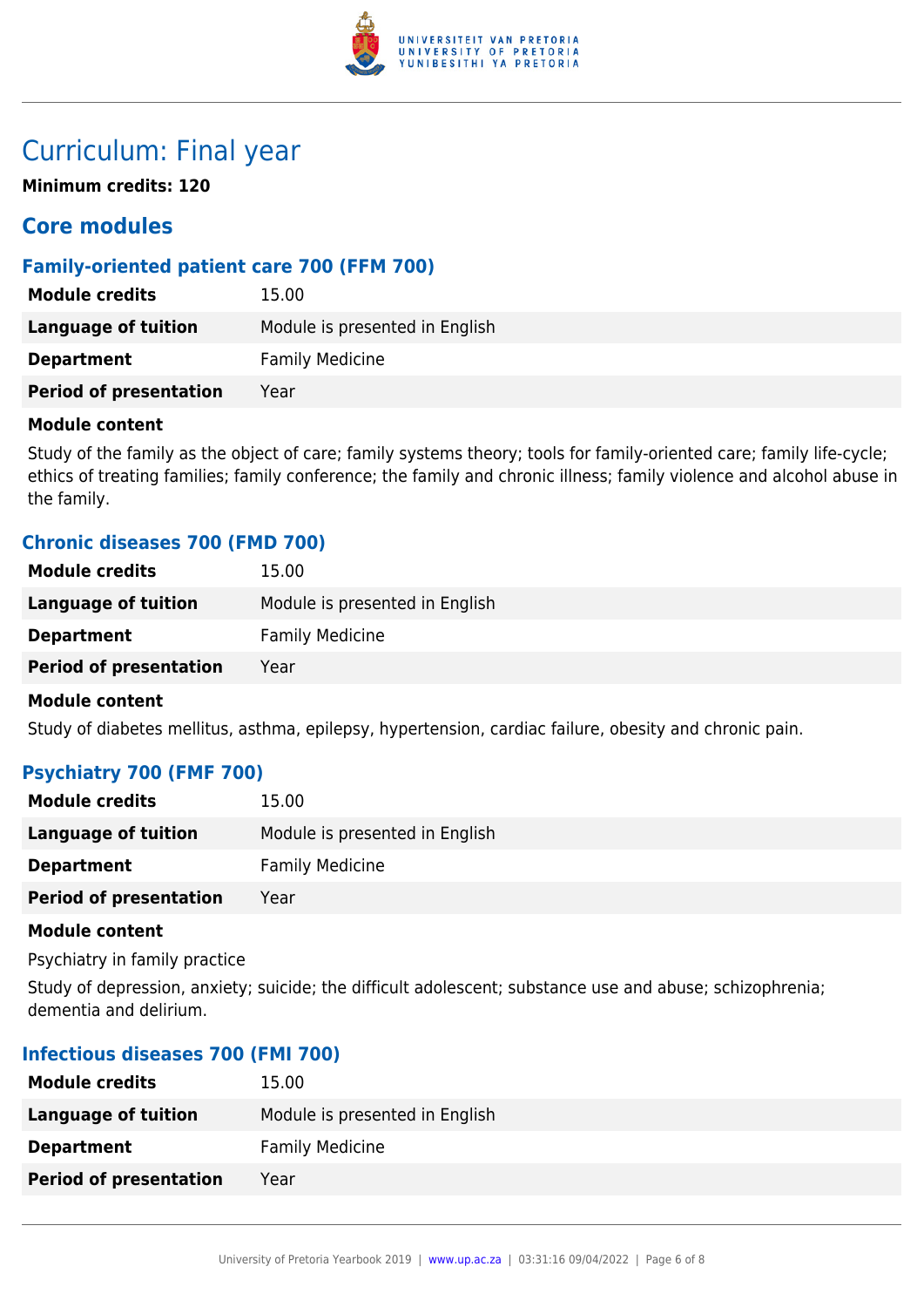

### **Module content**

Introduction; study of contagious disease important to the traveller; contagious diseases in the tropical regions; viral illnesses in children; fever of unknown origin; sexually transmitted diseases; haemorrhagic fever; infective diarrhoea; meningitis; leprosy; HIV/Aids; tuberculosis; rabies; school attendance and infectious diseases; community-acquired pneumonia (CAP); acute virus hepatitis; rational use of antibiotics and other exogenous infections.

## **Practice management 700 (FMX 700)**

| <b>Module credits</b>         | 15.00                          |
|-------------------------------|--------------------------------|
| Language of tuition           | Module is presented in English |
| <b>Department</b>             | <b>Family Medicine</b>         |
| <b>Period of presentation</b> | Year                           |
|                               |                                |

#### **Module content**

Study of human resource management; financial management; auditing of management and services management. The study of leadership and clinical governance for clinical primary care. The study of learning in primary care teams.

## **Philosophy and principles of family medicine 700 (HAK 700)**

| <b>Module credits</b>         | 15.00                          |
|-------------------------------|--------------------------------|
| Language of tuition           | Module is presented in English |
| <b>Department</b>             | <b>Family Medicine</b>         |
| <b>Period of presentation</b> | Year                           |

#### **Module content**

Study of the origins and emergence of Family Medicine. Study of the principles of Family Medicine. Study of the consultation. Study of patient-centred medicine, communication and the doctor-patient relationship. Study of medical ethics.

## **Clinical primary care 700 (PCC 700)**

| <b>Module credits</b>         | 15.00                          |
|-------------------------------|--------------------------------|
| Language of tuition           | Module is presented in English |
| <b>Department</b>             | <b>Family Medicine</b>         |
| <b>Period of presentation</b> | Year                           |

#### **Module content**

Study of primary care over the whole quadruple burden of disease (HIV/AIDS, TB, maternal and child care, noncommunicable diseases, trauma and violence) and in terms of the morbidity profile of primary care in South Africa. This include acute (emergency) care, chronic care and in some cases care provided in the midwife obstetric unit. Up-skilling to ensure that primary care doctors are familiar with the latest national guidelines across the whole burden of disease, and refreshed of all the clinical skills required.